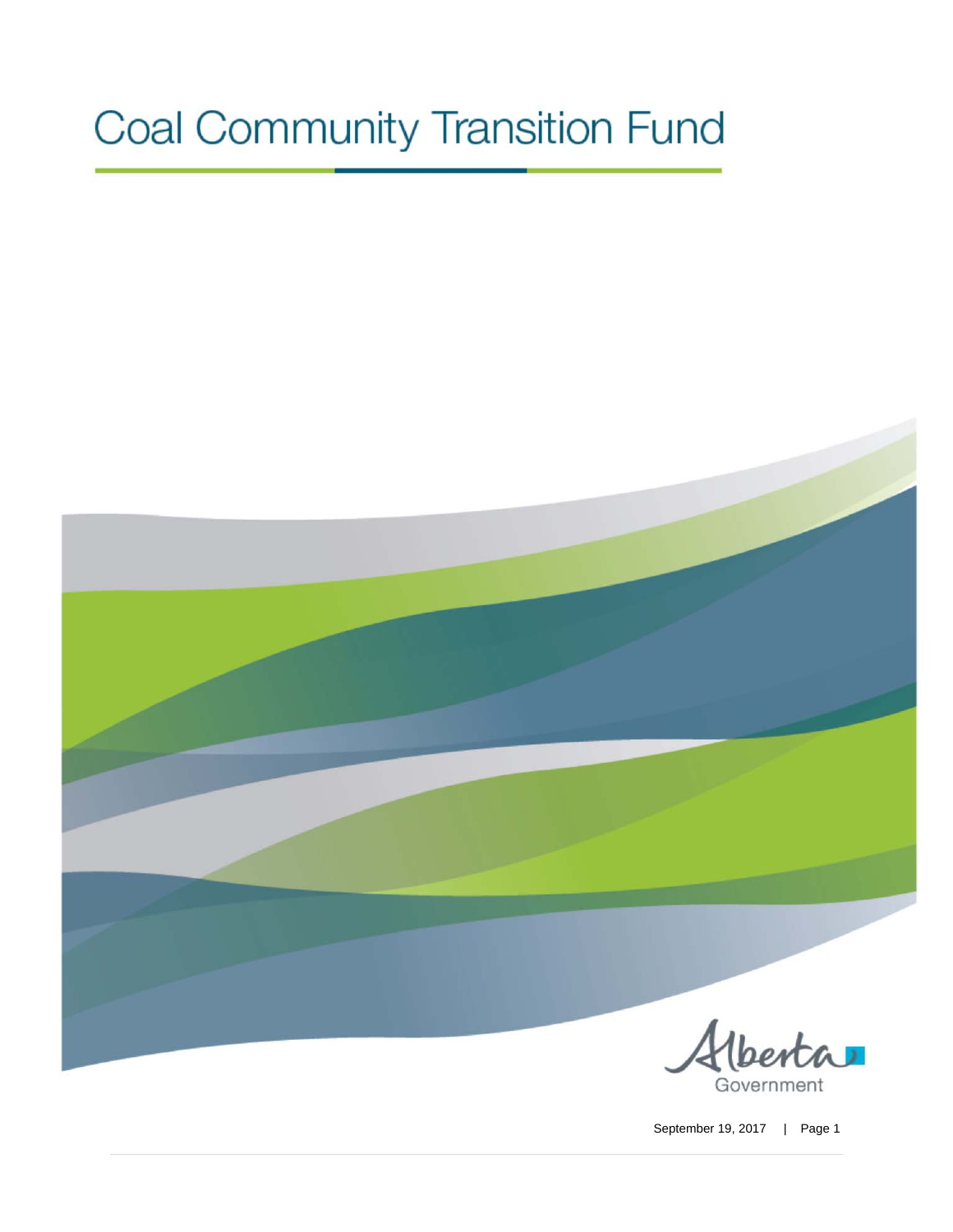## **PROGRAM OVERVIEW**

## **The Coal Community Transition Fund (CCTF) is an initiative to support municipalities and First Nations impacted by the phase-out of coal in Alberta.**

The CCTF will enable communities impacted by the phase-out of coal in Alberta's electricity system to undertake economic development initiatives that will support the transition away from economic reliance on coal-fired electricity generation.

**For an application to be eligible, it must align with one or more of the following program objectives:** 

- $\blacksquare$  demonstrates that the initiative will have social and economic impacts in the community and/or region;
- $\blacksquare$  develops and supports community transition planning towards long-term economic sustainability; or
- $\blacksquare$  implements economic strategies that improve the local and/or regional business environment or increases investment attraction.

Eligible applicants can apply for projects that build economic development capacity, strengthen approaches to improve economic conditions, and aid municipal transition towards long-term economic stability.

**Successful applicants will receive the grant up front so their project can commence immediately.**

**Only one application per eligible entity will be accepted. An applicant can either submit a collaborative regional application or their own application. Applicants that submit regionally collaborative applications will be given priority.** 

**The intake period for the CCTF program will run from September 11, 2017 to November 30, 2017 at midnight MST.** 

# **ELIGIBLE ENTITIES**

#### **Entities eligible for funding under the CCTF include:**

The following entities are eligible to submit applications:

- City of Spruce Grove
- County of Paintearth No.18
- **Flagstaff County**
- **Leduc County**
- Parkland County
- **Paul First Nation**
- Special Area No. 2
- Summer Village of Seba Beach
- Town of Castor
- Town of Coronation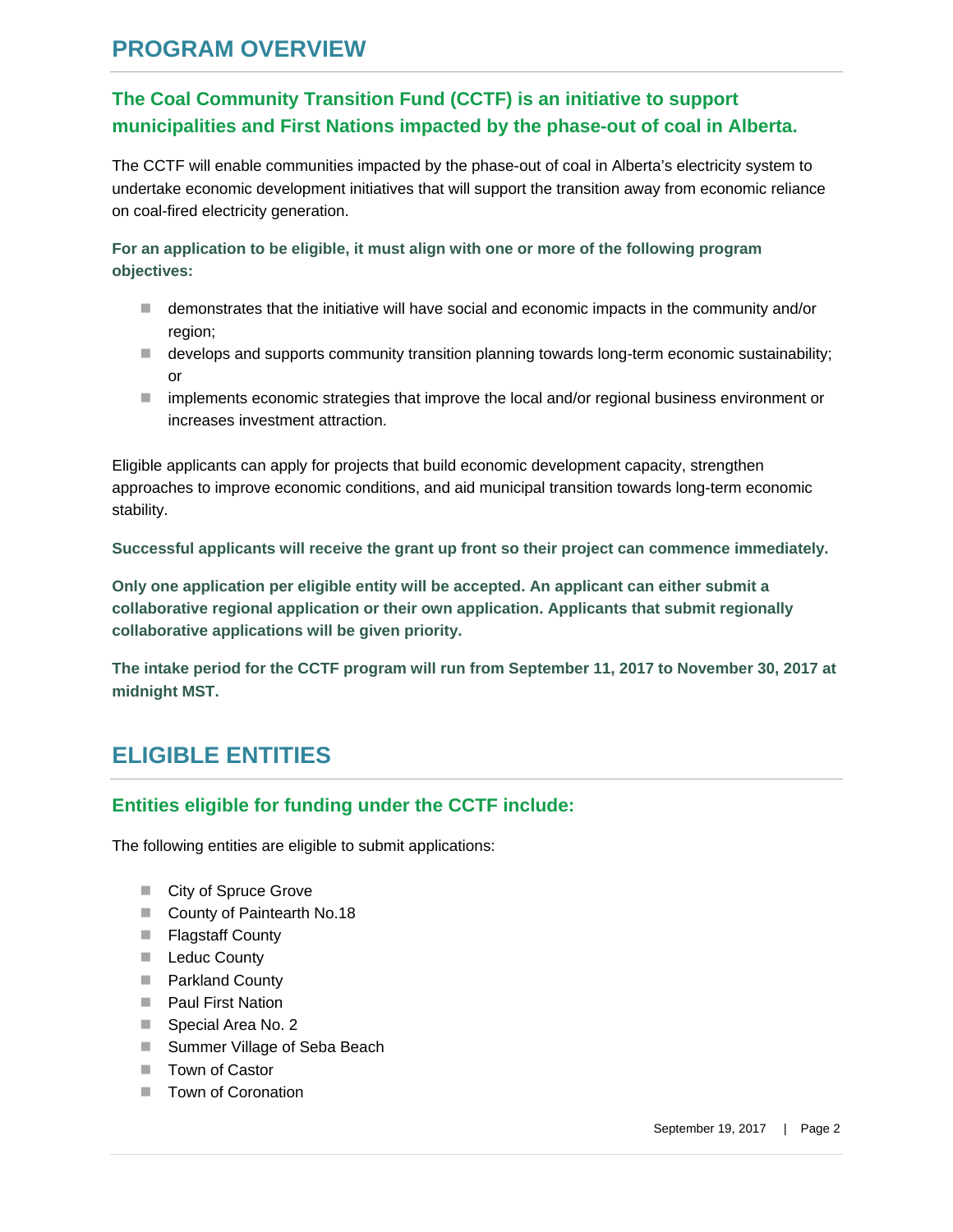- Town of Grande Cache
- **T** Town of Hanna
- Town of Stony Plain
- Town of Thorsby
- Village of Forestburg
- **Village of Halkirk**
- Village of Wabamun
- Village of Warburg
- Village of Youngstown

# **EXAMPLES OF ELIGIBLE ACTIVITIES**

## **For a project to be eligible under the CCTF, it must align with one or more of the following program objectives:**

- **1. Identify social and economic impacts of the proposed project in the community or region;**  Examples of initiatives could include:
	- Development of social and economic impact studies.
	- Gap analysis and regional economic and social asset mapping.
	- Sector and industry analysis to identify emerging opportunities at the community or regional level.
- **2. Develop and support community transition planning towards long-term economic sustainability;**

Examples of initiatives could include:

- Development of economic, strategic and/or regional transition plans.
- **Establishment of a task force or committee responsible for transition planning.**
- Facilitation of stakeholder consultations and/or community surveys.
- Identification of opportunities for economic diversification.

#### **3. Implement economic strategies that improve the local business environment and/or increase investment retention and attraction**

Examples of initiatives could include:

- Investment attraction and promotion initiatives including marketing programs, trade shows and lead generation.
- Business coaching and training for businesses in communities that lack these resources.

The examples listed above are not an exhaustive list of initiatives that an applicant can undertake. Additionally, undertaking one of the above examples does not guarantee the applicant funding.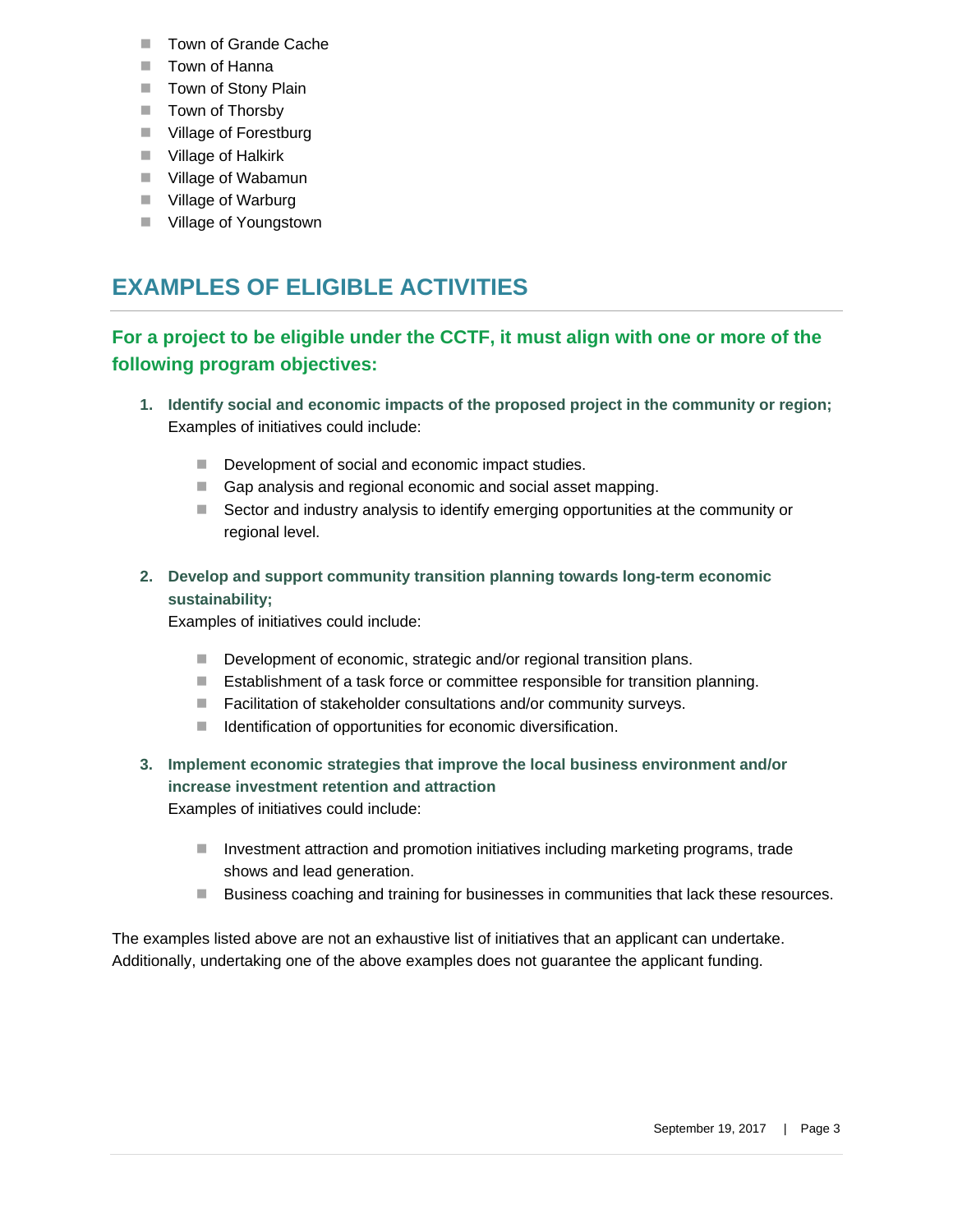#### **The CCTF does not support costs related to:**

- $\blacksquare$  travel and accommodation expenses of any kind;
- hospitality and entertainment costs (food, alcohol);
- gifts, contests, prizes, awards, trophies, plaques;
- contingency and miscellaneous costs;
- ellegal fees, taxes, audit, insurance;
- **membership fees;**
- sponsorship;
- **land acquisition;**
- $\blacksquare$  funding for wages or remuneration that exceeds 18 months;
- expenses and costs for studies already incurred;
- major infrastructure;
- **PED projects that may duplicate existing provincial or federal economic development initiatives in the** community or region applying for funding;
- non-arm's length transactions (payments to an affiliated organization, payments to Directors/Board Members or their families);
- debt reduction;
- **I** lobbying or advocacy activities;
- **E** expenses related to preparation of funding applications, committee planning meetings;
- $\blacksquare$  fundraising and similar activities not related directly to the project;
- retroactive funding for costs that have already been incurred prior to application submission; and
- expenses occurred in the formation of a new community or regional economic development organization.

**The list of ineligible project costs is subject to change to respond to the Government of Alberta's priorities.** 

# **PROPOSAL CRITERIA**

## **Proposals from affected municipalities and/or First Nations will be evaluated on a case-by-case basis. The proposal must:**

- Be no longer than 10 pages in length.
- Include a project plan and timelines outlining key milestones.
- $\blacksquare$  Include a thorough budget breakdown outlining how the funds will be spent.

#### **Each proposal will be reviewed to ensure alignment with the following:**

- The proposal opportunity aligns with the program objectives (listed on page 2).
- The proposal supports the priorities and transitional needs of the impacted municipality and/or First Nation.
- The proposal outlines the short and long-term benefits to the municipality and/or First Nation.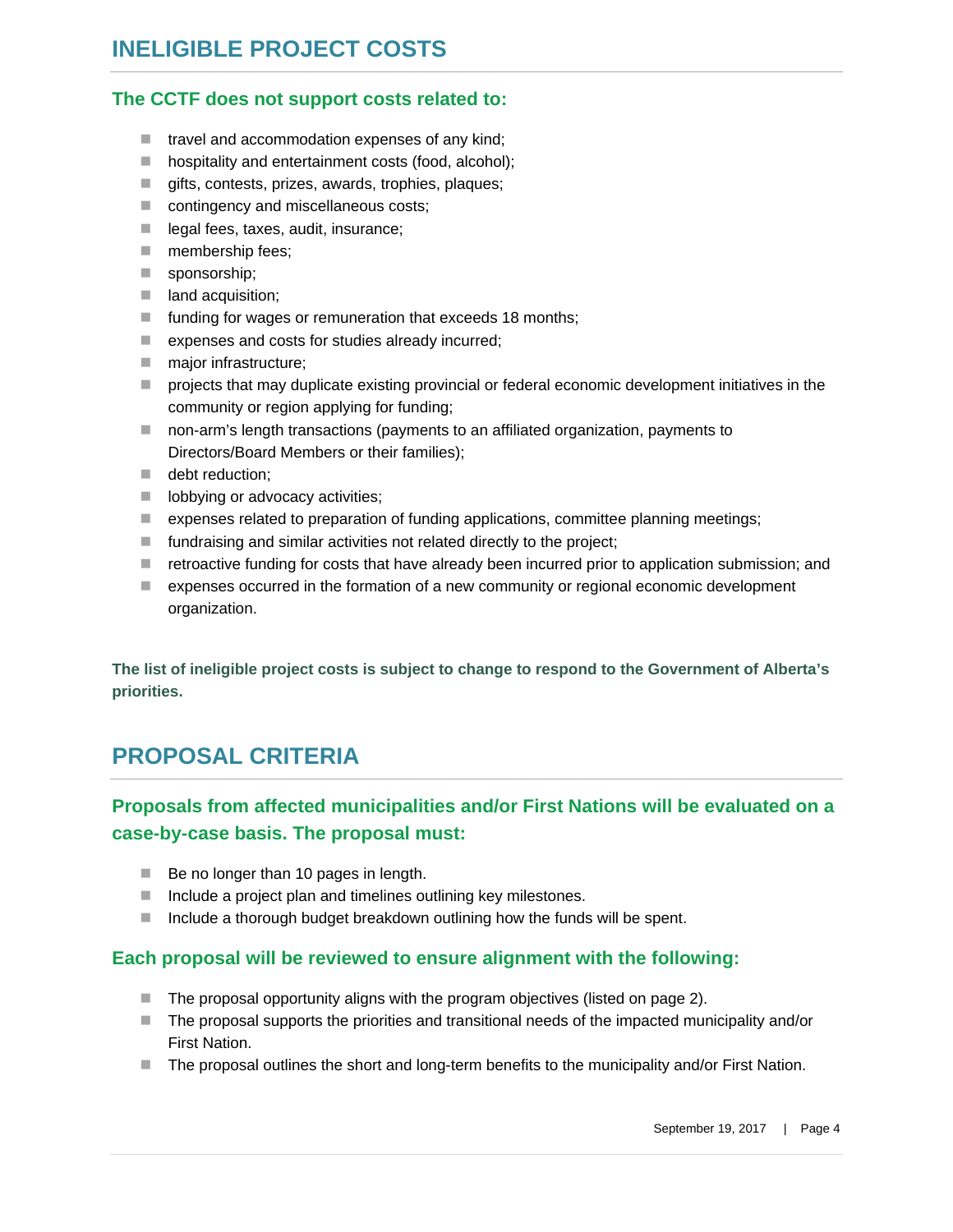#### **To apply to the CCTF, applicants must:**

Email an electronic copy of their proposal to cares.program@gov.ab.ca.

## **Intake for the program will run from September 11, 2017 to November 30, 2017 at midnight MST.**

## **FUNDING PARAMETERS**

#### **The funding parameters for the CCTF are as follows:**

- **Successful applicants will receive the grant up front so that their project can commence immediately.**
- No matching funding is required.
- The approved funding amount may be lower than the amount requested.
- Applicants will have a maximum of two years from the date they receive the funding to **expend it.**

#### **Important notes:**

- Grant funding not used or accounted for in accordance with the approved eligible budget is repayable by the recipient to the Government of Alberta.
- The grant recipient is required to notify the Program Administrator if the project cannot be completed. If this happens, the applicant may be required to repay to the Government of Alberta a portion or all of the grant amount. The amount of funding to be repaid will be at the discretion of the Program Administrator according to defined approval authority.
- $\blacksquare$  If the actual project costs are less than the approved budget, the applicant has two options:
	- $\Box$  Submit a written request to expand the scope of the project, and if approved, apply the unexpended funds to this purpose; OR
	- $\Box$  Send in a cheque made payable to the Government of Alberta for the remaining unexpended funds once the final amount has been confirmed by the Program Administrator.

# **ADDITIONAL INFORMATION**

#### **Funding Sources**

**All funding sources for the proposed projects must be disclosed, including those from nongovernment entities and the private sector. The Program Administrator reserves the right to contact these entities.** 

#### **Recognition**

Projects funded through the program are required to acknowledge Government of Alberta support for the initiative. The Government of Alberta also reserves the right to make a joint public announcement on any